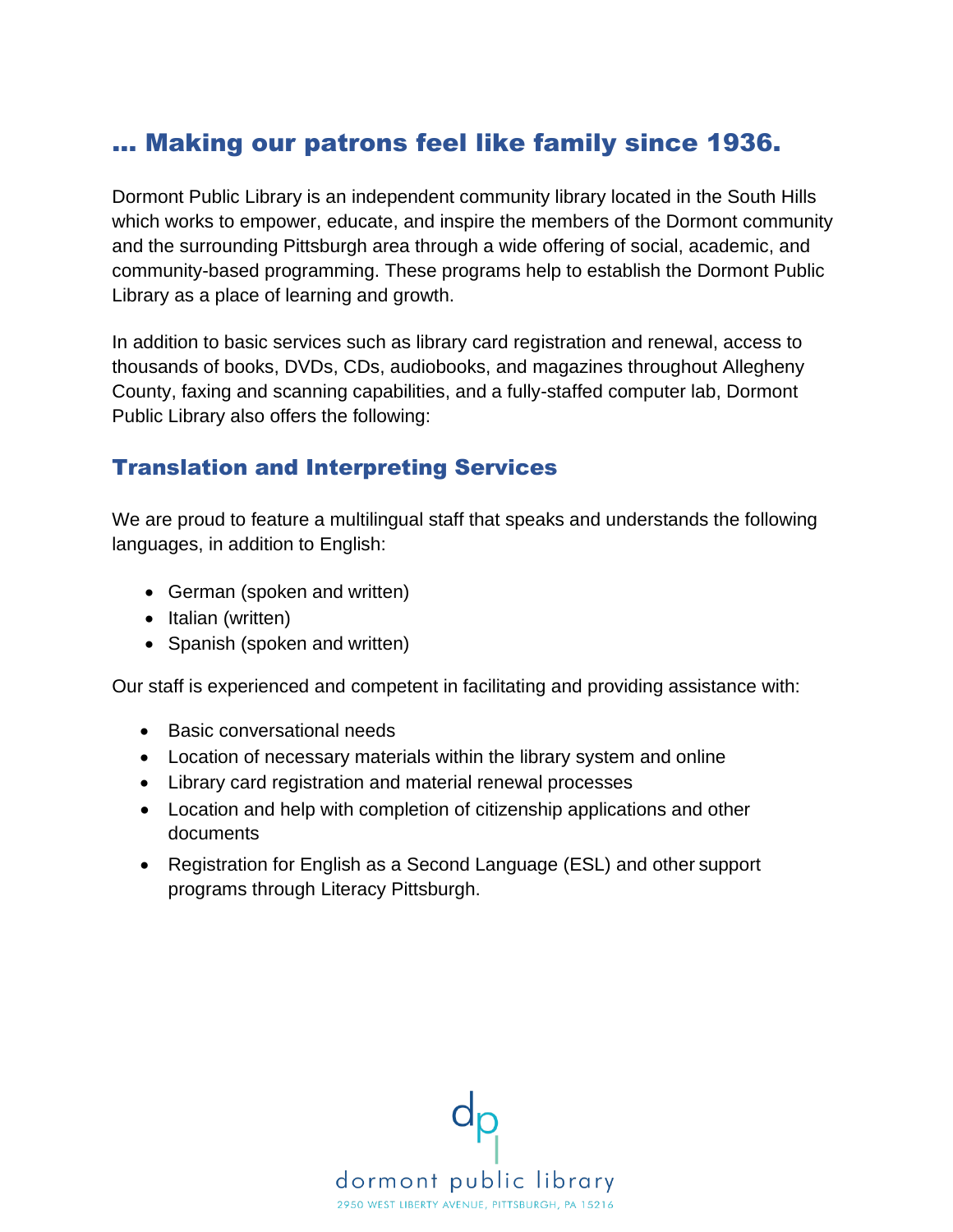# Globally-focused Programming

We offer a wide variety of programs designed to emphasize our commitment to inclusive learning and multicultural development; these programs are available to patrons throughout the year and are available to the public at little or no cost and include the following (**Please note that all programming is suspended indefinitely, due to safety restrictions related to COVID-19)**:

- **English as a Second Language (ESL)**  Offered in partnership with Literacy Pittsburgh, this class meets **Mondays and Wednesdays, 9:15AM-11:15AM**  and is open to individuals who wish to learn or improve their English skills. An English proficiency test is required to participate in this program; please contact us for more information or to schedule an exam with one of our instructors.
- **Origami Workshop** This unique workshop, offered **the fourth Saturday of each month from 1:00PM – 2:00PM**, provides an introduction to the ancient Japanese art of origami. Please call 412.531.8754 or ask at the front desk to register. Recommended for third grade and up.

# Family Programming

In addition to a wide array of multicultural programming, we also offer several opportunities for our younger patrons to strengthen their literacy skills and embrace the library as a source of creative exploration. Many of these programs take place throughout the year and include:

- **Family Storytime**  This program takes place **Wednesdays from 10:30AM-11:30AM and Fridays from 1:30PM-2:30PM** and features a selection of stories and crafts which reflect the theme for the week. Storytimes are open to children in Preschool-2<sup>nd</sup> grade and their families and follow a rotating, sixweek schedule; please call the library at 412.531.8754 or visit the library's Facebook and Twitter pages for more information about program availability.
- **Saturday Storytime**  Offered **the second and fourth Saturday of each month from 10:30AM – 11:30AM**, this program is open to children of all ages and their families and features stories and crafts that follow a theme that differs from the weekly Family Storytime program.